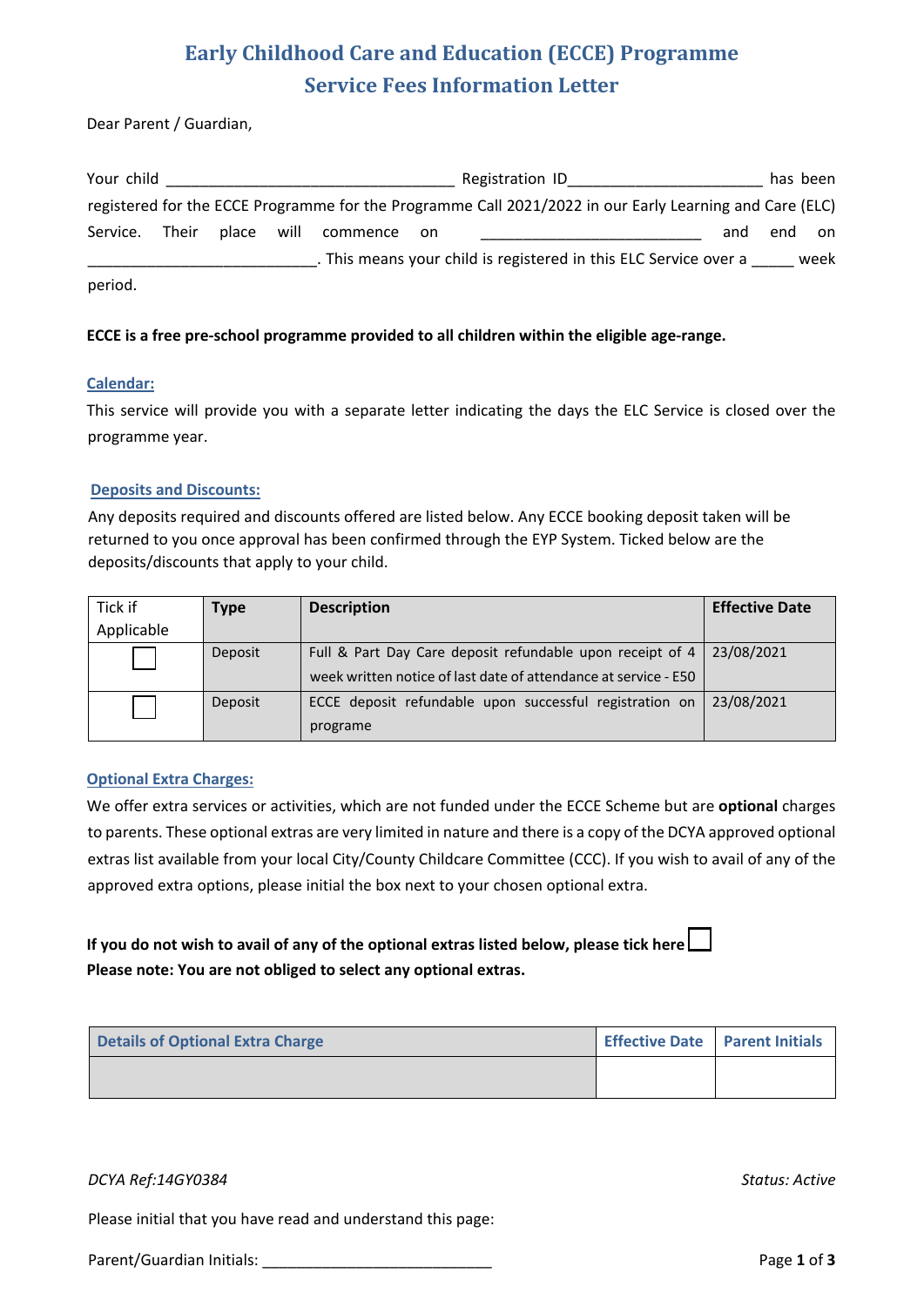# **Early Childhood Care and Education (ECCE) Programme Service Fees Information Letter**

**Should you, at any time, wish to withdraw from any of the optional extras selected, you must provide the service with four weeks' notice.**

### **Fees List:**

| Our Fees List below outlines the session types that are available within our service and maximum weekly      |  |  |  |  |
|--------------------------------------------------------------------------------------------------------------|--|--|--|--|
| charge for them. The session type(s) that you have requested are ticked in the Fees list below. This service |  |  |  |  |
| charges on a weekly $\Box$ /monthly $\Box$ basis. Your charge is identified in the final column and does not |  |  |  |  |
| include any optional extras you have chosen from the above.                                                  |  |  |  |  |

| Session          | <b>Session</b>                  | <b>Session</b> | <b>Number</b> | <b>Fees including</b> | Fee         | Your Weekly/   | <b>Effective</b> |
|------------------|---------------------------------|----------------|---------------|-----------------------|-------------|----------------|------------------|
| <b>Attending</b> | <b>Description</b>              | <b>Type</b>    | of Days       | <b>ECCE (3 free</b>   | excluding   | <b>Monthly</b> | Date             |
|                  |                                 |                |               | hours if 38           | <b>ECCE</b> | Charge (incl.  |                  |
|                  |                                 |                |               | week/3.5 free         |             | discounts if   |                  |
|                  |                                 |                |               | hours if 41           |             | applicable)    |                  |
|                  |                                 |                |               | week service)         |             |                |                  |
|                  | Part Day Care                   | <b>AM</b>      | 5             | 60.50                 | 125         |                | 23/08/2021       |
|                  | <b>Full Day Care</b>            | <b>AM</b>      | 5             | 115.50                | 180.00      |                | 30/08/2021       |
|                  | Sessional<br>Ecce<br>9.30-12.30 | <b>AM</b>      | 5             | 0.00                  | 0.00        |                | 30/08/2021       |

### **Leaving the Service/Transfers:**

Should you wish to leave this Service you must **give four weeks written notice** to the manager. Patterns of 'non-attendance' will be queried and may result in your ECCE place being cancelled. Please speak to the Service Manager if for any reason your attendance pattern is not as first registered.

### **Queries**

If you have any queries or wish to discuss any of the above, please contact the Service Manager.

### **Alternatively, you could address queries to your local City/County Childcare Committee.**

**A list of CCC contact details is available on** www.myccc.ie

Please read, sign and date two copies of this letter. Retain one copy and return one copy to the Service Manager. A signed copy must be kept on our files for verification purposes during funding compliance visits undertaken by Pobal, on behalf of the Department of Children & Youth Affairs (DCYA).

Yours sincerely,

*DCYA Ref:14GY0384 Status: Active*

Please initial that you have read and understand this page:

Parent/Guardian Initials: **Parent/Guardian Initials: Page 2** of **3**